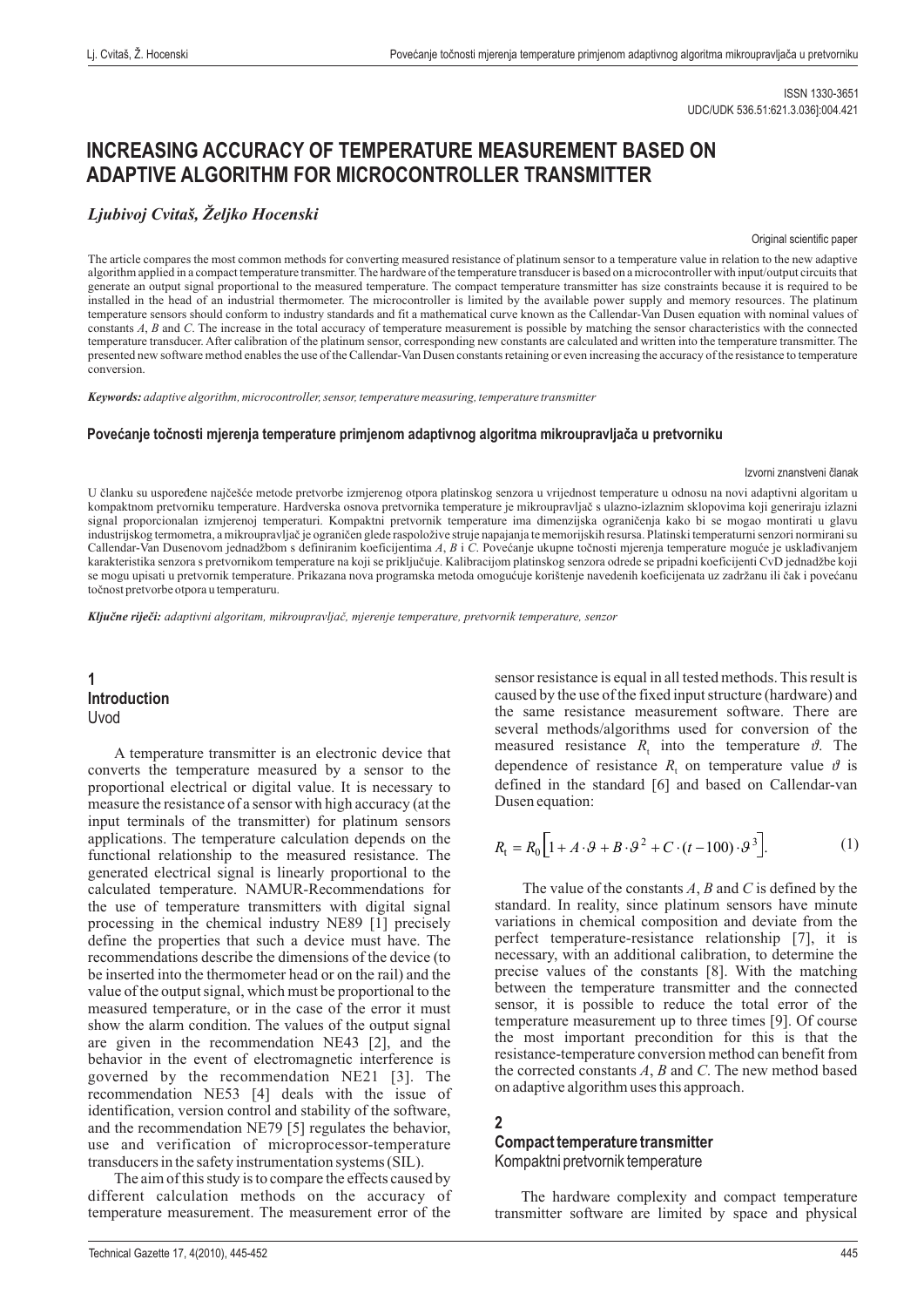limits deriving from its application. Each applied conversion method of Platinum sensor resistance to temperature should take care of physical limits such as microcontroller memory and processing speed of program code execution in real time [14].

The temperature measurement transmitters have some limits that are not so important by similar electronic instruments:

- 1. Small available space or volume, limited by request to put the transmitter to the industrial thermometer head;
- 2. Small available power for transmitter operation (<3 mA from current loop, or  $\leq 10$  mA by Profibus or similar industrial bus);
- 3. Limited dimensions of electronic circuit board and the fact that the sensor (measuring inlet) terminals are going throughout the central whole on this board.



*Figure 1 Temperature transmitter position inside thermometer Slika 1. Smještaj pretvornika temperature u termometru*

measurement system, i.e. measuring transducers are The temperature transmitter that is placed in a casing intended to be built into the thermometer head has a limited volume, as it should be suitable by dimensions to be incorporated to a B-type head with shallow cover (presented in Fig.1 in the cross-section of industrial thermometer). This type of head is most commonly used in practice. This is due to the fact that an older plants temperature transmitter was installed in the instrumentation racks (like cards or modules to be installed in the frame). The industrial thermometers had terminals in the head (terminal block on the ceramic body). The function of converting a measurement signal is transferred closer to the sensor by decentralization of mounted directly to the sensor head. In this way the weak signal from the sensor input passing through the long lines is prevented from being exposed to unwanted interference from the environment.At the beginning of the measurement transducers were performed in analog electronics hardware,

discrete electronic circuits, which required a relatively small volume, though there was also some problem. By adapting to digital technology, galvanic isolated circuits and multiprocessor control using microcontroller, the requirements for small volume have become a limiting factor.

Measuring temperature transducers with current output are fed from the current loop. In relation to digital converters with digital bus (Profibus or Fieldbus) they are more limited by the energy they can receive from the monitoring system. They have limited current for their own consumption to a maximum of 3 mA. The current of 3,6 mA is a signal current for the alarm by the standard [2]. Transmitter must function properly with the voltage in the range from 8 to 10 V (specifications vary from manufacturer to manufacturer). These both together give a maximum power of about 30 mW, which is available to the circuits of the measuring temperature transmitter.



*Figure 2 Layout of printed circuit board of temperature transmitter Slika 2. Tlocrt tiskane pločice pretvornika temperature*

Fig. 2 shows the printed circuit board layout, and the available surface area to accommodate electronic circuits of the measuring transducer temperature. The irregular shape of the surface can be observed making it difficult to place larger integrated circuits, microcontroller of higher power, or the available program and RAM memory. The space that is available for the microcontroller is less than the square size of 12×12 mm so the microcontroller selection is limited to a smaller range of types.

More complex temperature transmitters use 2 or more microcontrollers, utilize different types of sensors, and communicate via digital bus. To compare methods for the resistance-temperature conversion software, it is sufficient to take as the basis a compact temperature transmitter with a single microcontroller.

The platinum sensor resistance is measured by comparing the voltage drop across the sense resistor Pt100 and reference resistor  $R_{ref}$  while keeping a constant current flow in the circuit. This principle is called the Anderson current loop  $[10]$ . The current loop (see Fig. 3) consists of a current source and the following resistors connected in series: resistance of the temperature sensor (Pt100), R1, R2 and the highly precise, and most importantly, temperaturestable reference resistor  $R_{ref}$ . The resistors R1 and R2 limit the current in the loop and lift the differential voltages in the voltage domain of A/D converter. The ideal circuit should have a regulated constant current source. The measurements of the differential voltages on Pt100 and  $R_{ref}$  should be taken simultaneously [11]. In the simplified version a constant current source is not used, but stabilized power supply  $(V_{\rm cc}=3,5$  VDC). It is assumed that the current is constant during the measurement of the differential voltages  $\Delta U_{\text{Pt100}}$ and  $\Delta U_{\rm{Ref}}$ .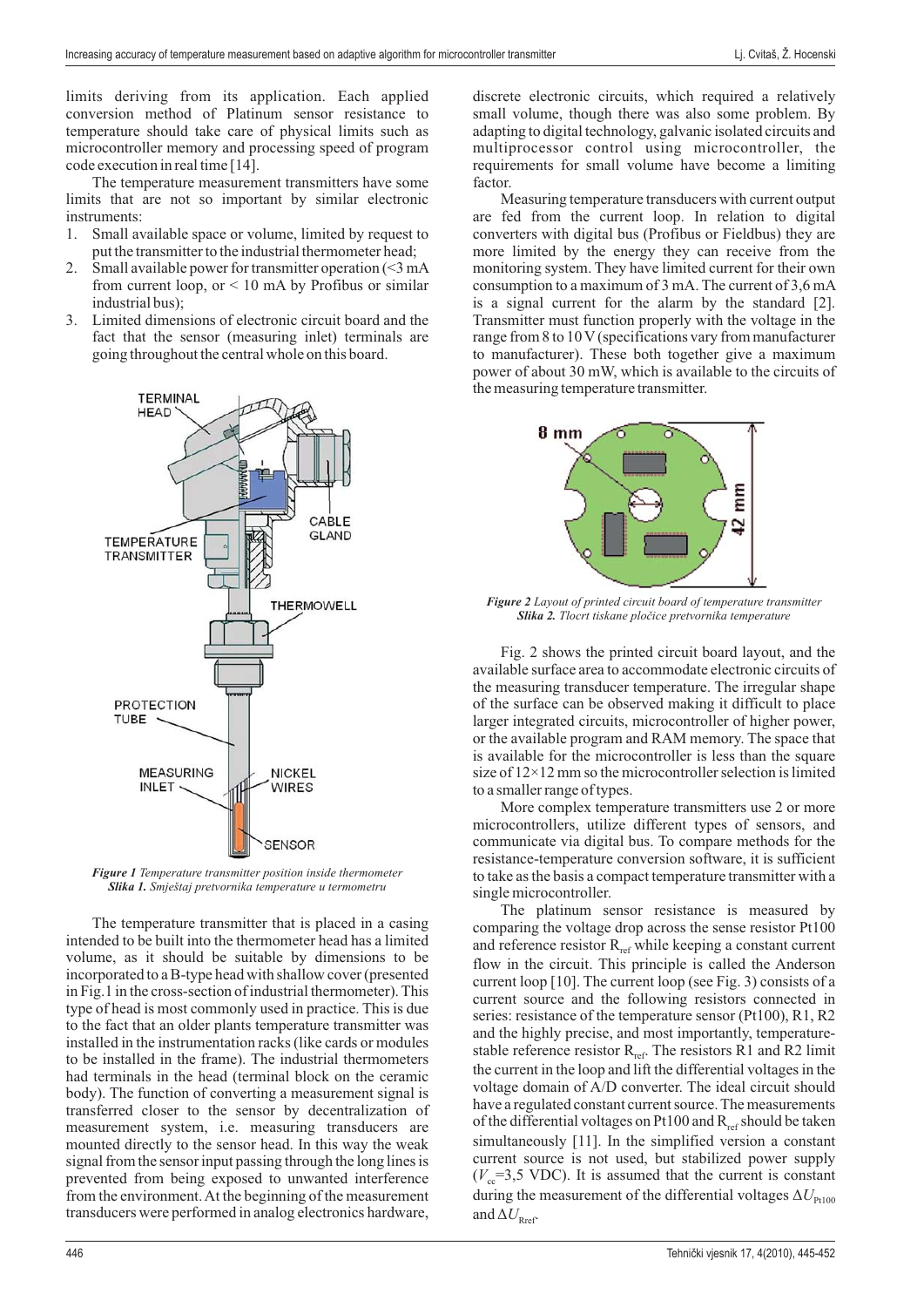$$
I_{k} = \frac{V_{cc}}{R_1 + R_{Pt100} + R_{ref} + R_2}.
$$
 (2)

The accuracy of resistance measurement is affected by changes of amplifier and A/D converters offsets, therefore they must be taken into account if the measurement is not performed under conditions of constant ambient temperature [12].



*Figure 3 The input circuit on the principle of Anderson current loop Slika 3. Ulazni sklop na principu Andersonove strujne petlje*

Fig. 4 shows a block diagram of the compact temperature transmitter. Platinum sensor with four-wire connection is connected to the transmitter input, thus directing the excitation current flow through terminals 3 and 6 and the reference resistor  $R_{ref}$ . Voltage drop across the sensor is measured at terminals 4 and 5. A two-channel A/D converter [13] with integrated differential amplifiers is used for the analog-digital conversion. A microcontroller from TI's MSP430 series is selected because of its relatively low energy consumption [14]. The output circuit consists of a voltage-current converter. The converter is controlled by "pulse width" modulation from the microcontroller. The 4- 20 mA loop, which is modulated by the transmitter, is connected at erminal 1 and 2. The information about the t measured temperature is transmitted by output current signal.

There is also a possibility to input the digital parameters to the transmitter by applying an amplitude modulation to serial ports  $R \times D$  and  $T \times D$ . The energy supply of the transmitter is derived from the voltage of the output current loop, with a limitation that the total current of all circuits is less than 3 mA. Through the JTAG interface the microcontroller offers both the capability for entering a program and checking the program execution.

## **3**

# **Temperature conversion methods**

Metode proračuna temperature

There are several well-known software methods for resistance-temperature conversion, which consider the relationship according to equation (1) that can be used with the described hardware structure, i.e., a temperature transducer based on microcontroller. The execution of the program code is performed on a microprocessor platform of ultra-low power 16-bit RISC mixed-signal microcontroller. The program design is influenced by limiting factors such as the available code memory, the amount of available EEPROM, speed of execution and the general properties of the selected microcontroller [18].

The fact that the physical limitation of available microcontroller power supply will result in a decreased frequency of its oscillator clock should also be considered. In addition to descriptions of the known temperature conversion methods, a new method of gradual approach will be described. Each method has its respective advantages or disadvantages that are based on the criteria used for the method evaluation. The precision of measurements is one of the most important parameters. Increasing the accuracy of measurements by modifying the software on the same hardware platform is one of the biggest challenges of this research.

Three basic methods for temperature calculation are often applied in practice:

- Lookup table method -
- Equation method -
- Polynomials method. -



*Figure 4 Block scheme of a compact temperature transmitter Slika 4. Blok shema jednostavnog pretvornika temperature*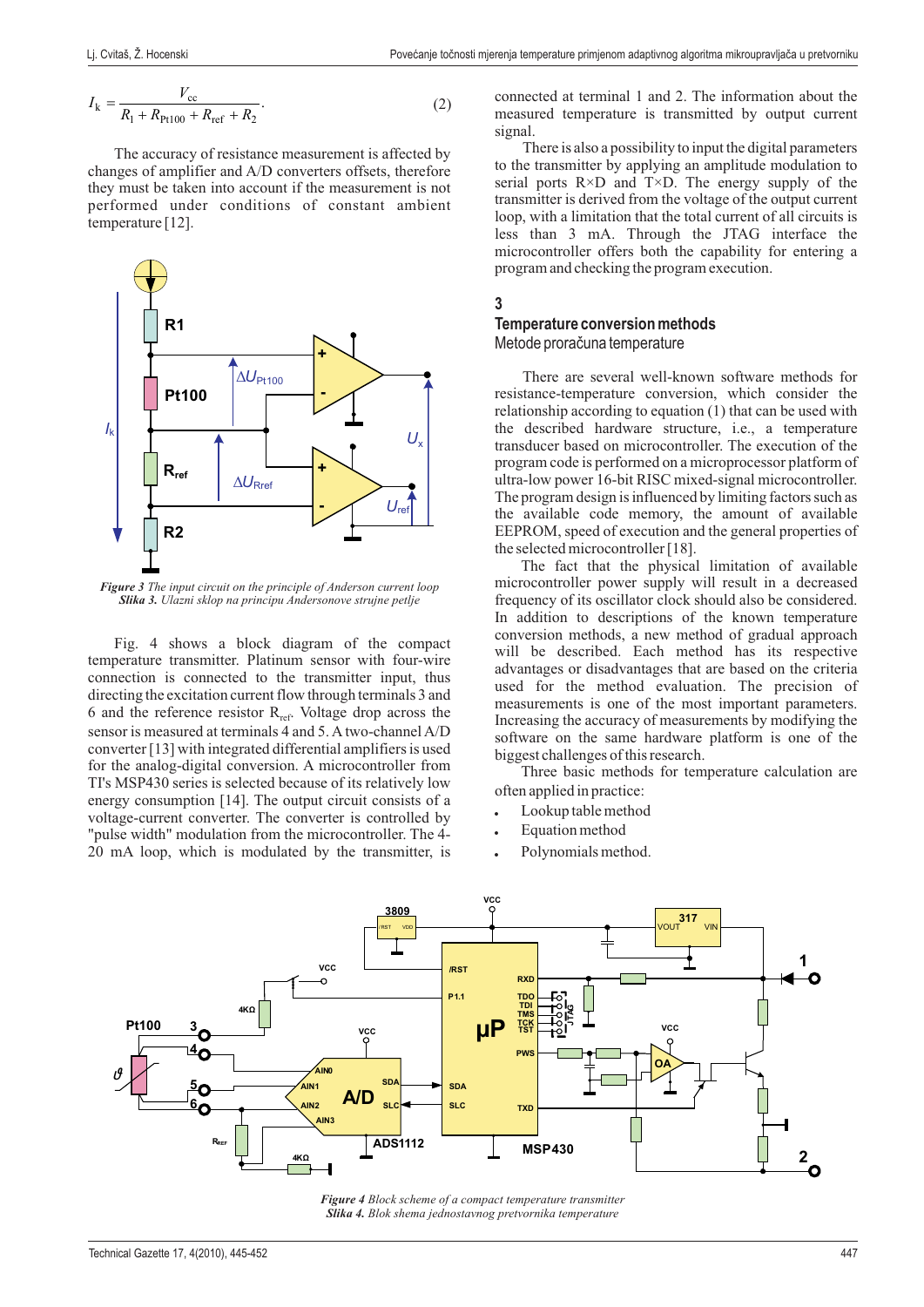#### **3.1**

#### **Lookup table method (Points22 and Points43)**

Tablična metoda (Points22 and Points43)

The microcontroller used in the temperature transmitter has limited resources. The available code memory leaves space for only up to 50 pairs in the temperature – resistance lookup table. If the value of the resistance falls between two values in the lookup table linear approximation of equation through two points should be calculated. Table elements can be equidistantly positioned or they can have higher density in the defined range [15]. To show the impact of number of points on measurement precision, two variants are implemented: the shorter with the smaller pair number (Points22) and longer (Points43). The temperature value is calculated by interpolation between two pairs of points in the table where the  $R_{\text{meas}}$  is the measured value of sensor resistance:

$$
T = \frac{(R_{\text{meas}} - R_{\text{first low}}) \cdot \Delta T_{\text{tab}} + T_{\text{first low}}}{R_{\text{first high}} - R_{\text{first low}}}.
$$
\n(3)

### **3.2 Calculations by equations method** Metoda proračuna preko formule

The calculation by equations method is based on solving the equation (1), which describes the resistance as a function of temperature  $T$ :

$$
T_R = \frac{-R_0 \cdot A + \sqrt{R_0^2 \cdot A^2 - 4 \cdot R_0 \cdot B \cdot (R_0 - R_T)}}{2 \cdot R_0 \cdot B}.
$$
 (4)

For the evaluation of temperature under  $0^{\circ}$ C it is necessary to use iterative calculation. The initial approximation is the result of the equation:

$$
t_1 = \frac{\frac{R_t}{R_0} - 1}{A + 100 \cdot B}.
$$
\n(5)

The second step is calculated by substituting results obtained in the first step in the expression shown in (6).

$$
t_{n+1} = t_n - \frac{1 + A \cdot t_n + B \cdot t_n^2 + C \cdot t_n^3 (t_n - 100) - \frac{R_t}{R_0}}{A + 2 \cdot B \cdot t_n - 300 \cdot C \cdot t_n^2 + 4 \cdot C \cdot t_n^3}.
$$
 (6)

In general two step calculation is sufficient to achieve the satisfactory accuracy. This method is realized by software module named "Formula".

### **3.3 Polynomials with constant coefficients method** Metoda proračuna preko polinoma s fiksnim koeficijentima

The most commonly applied method for calculating the temperature is a method that uses polynomials with fixed coefficients. This method is used for the resistance sensors as well as for thermocouples [39] with very non-linear characteristics.

The basic form of the polynomial is:

$$
T(R) = c(n)_0 + c(n)_1 \cdot R + \dots + c(n)_m \cdot R^m \tag{7}
$$

where  $c_0, c_1, \ldots c_m$  are the polynomial coefficients of degree . Polynomial function approximates the temperature *m* dependence of the measured resistance. A higher polynomial degree gives more accurate result. The actual polynomial degree that can be used is limited by the speed of the microcontroller, the real-time in which the calculation must be executed, and the size of the program memory where the coefficients are stored (usually as double precision numbers). If we want to achieve a greater precision using the lower degree of polynomials, the measurement range must be divided into several segments. Every segment uses a distinctive polynomial.

The practical application of this method is realized by dividing measurement range in two or maximum three segments covered with polynomial of degree *n*. The polynomial coefficients are previously calculated and recorded in the memory for each segment. The microcontroller performs the measurement of platinum sensor resistance at the measuring cycle initialization. The measured value is the base for determining inside what segment is the requested temperature, i.e. it is checked where the value of resistance is in relation to the supporting points of polynomial (*n*). For the chosen polynomial (*n*) the coefficient field indicators are obtained and calculation (7) is performed.

With the prepared polynomial coefficients a fast calculation of temperature is possible because the mathematical operations are just iterative additions and multiplications [16]. The main problem of this method is the lack of capability for platinum sensor characteristic corrections in 4 reference temperatures. This is because the polynomial coefficients are based on standard, predefined values of equation  $(1)$  constants  $A$ ,  $B$  and  $C$ . This method was created and tested under name "Standard".

A similar method is based on the measurement of sensors at certain temperatures. Step by step, the calibration method builds up a polynomial transfer correction. A step calibration of sensors is carried out, resulting in the calculation of coefficients of the polynomial [17].

#### **3.4 Method of gradual approach**

Metoda postupnog približavanja

The temperature – resistance dependence of the platinum sensor in a narrow part of the measurement range can be represented with a straight line through two points. The first is the beginning and the other is the end of the selected measuring range. If we assume that the segment of the measuring range is shorter, the difference between the beginning and end of range tends to zero:

$$
\Delta T = (T_{\text{end}} - T_{\text{start}}) \rightarrow 0. \tag{8}
$$

In this case the straight line passing through the boundary points of the range will become a tangent with a slope  $S_p$  defined in point  $(T, R)$ . The function  $T = f(R)$  is replaced by a tangent in very narrow domain (Fig. 5). This represents an inverse function of the formula (1), which will be used to develop the calculation by the method of gradual approach.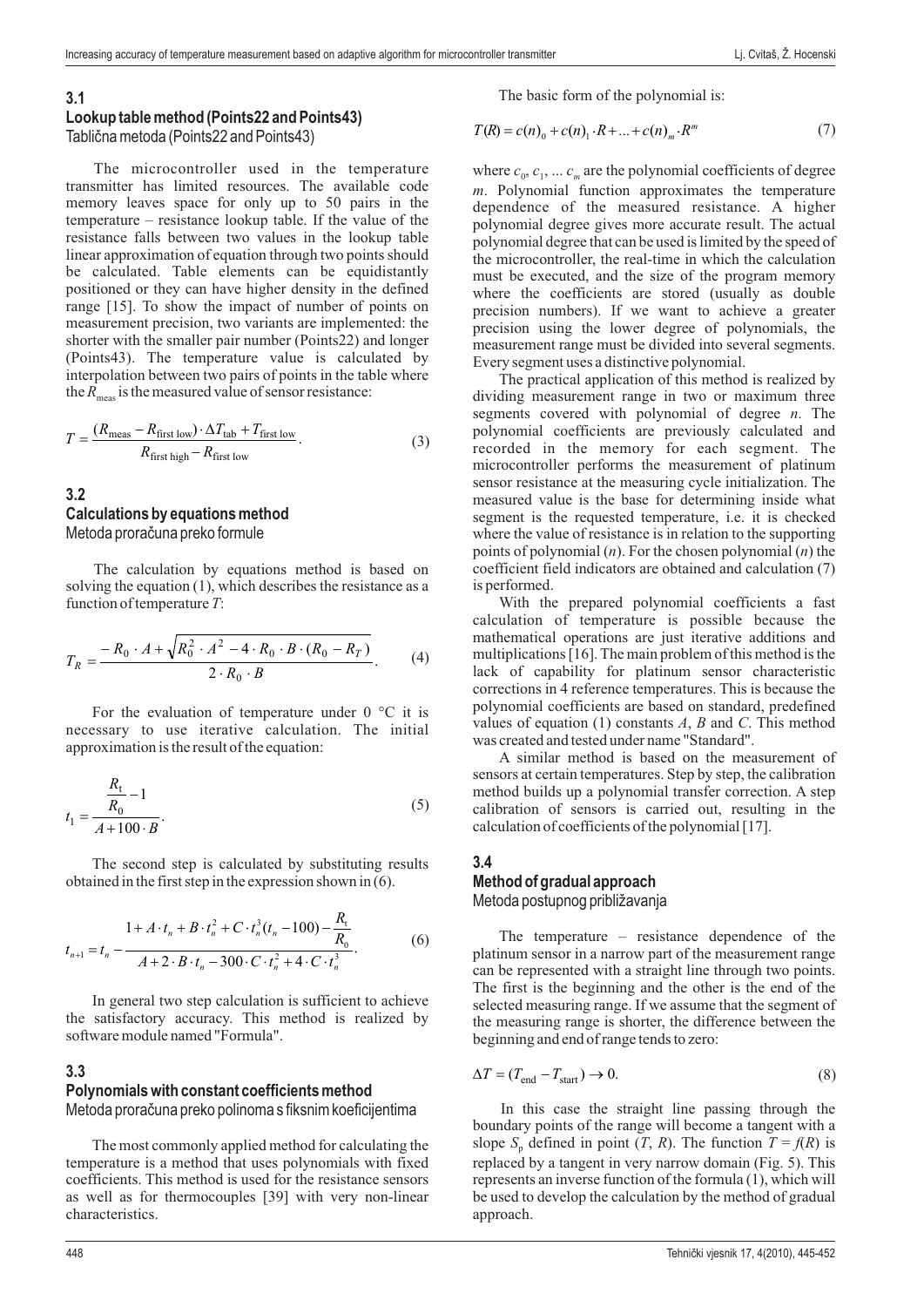

An example of the calculation according to the new method is shown in Fig. 6. Based on the assumed initial temperature (or the temperature calculated in the previous measurement cycle), the resistance  $R_{\text{calc}}$  is calculated by equation (1) and compared with the value of the resistance which is measured in a new measurement cycle. The *R* meas difference of resistance values is the basis for calculating the new temperature:

$$
\Delta T = \Delta R \cdot S_{\rm p},\tag{9}
$$

$$
T_{\text{new}} = T_{\text{old}} + \Delta T,\tag{10}
$$

where  $S_p$  is the slope coefficient at the tangent point  $(T, R)$ .

In the variant of new method called "Const" the tangent slope coefficient  $S_p = T/R$  is constant with a value of 2,596 (slope in point  $100^{\circ}$ C). In another similar variant of the new method, called "Adapt", S<sub>p</sub> coefficient is calculated at each new iteration step in the calculation loop (value of *S* p slightly increases with the rising temperature).

The calculation of the temperature corresponding to the measured sensor resistance in the new measurement cycle is performed in a loop of n steps, until the difference between the new and the input temperature is less than the defined value. Since the measurement accuracy of the temperature transmitter is usually expressed in °C, we can set a criterion to continue with the program loop, until the following condition is satisfied:

$$
\Delta T < \frac{digerr}{10},\tag{11}
$$

where *digerr* is the default digital measurement uncertainty of temperature transmitter in °C.



The comparison of methods "Const" and "Adapt" shows that the method with the dynamic calculation of coefficient  $S_p$  converges faster. For these variants, both simulations on the mathematical model and software module written in C are made. The flowchart of gradual approach method is presented in Fig. 7.



*Figure 7 The flowchart of gradual approach method Slika 7. Dijagram toka metode postupnog približavanja*

## **4**

#### **Accuracy comparison of temperature measurements** Usporedba točnosti mjerenja temperature

**4.1**

**Measuring and testing** Mjerenje i ispitivanje

To accomplish the estimation of the calculated temperature deviation in relation to the ideal value resulting from the standard [4], the span of platinum sensor (–200 to 850 °C) was divided in steps of 40 °C, which gave us 27 measuring points. This division was chosen to have a more realistic estimation by avoiding, if possible, the temperature points, which were used as the value pairs in the methods of Points22 and Points43. The nominal values of the resistance sensor that match the requested temperature were taken according to the standard.

The real Pt100 sensor is replaced by resistance decade, connected to the input of the temperature transmitter. The temperature transmitter is programmed to measure in the four-wire sensor configuration, with electrical damping of 0,5 s and the measuring range from 0 to 800  $\degree$ C. The measurements are always done using the same differential amplifier gain in front of the A/D converter. This way we have avoided the situation that happens at lower temperature ranges at which the transmitter works with higher gain. Therefore, the results obtained throughout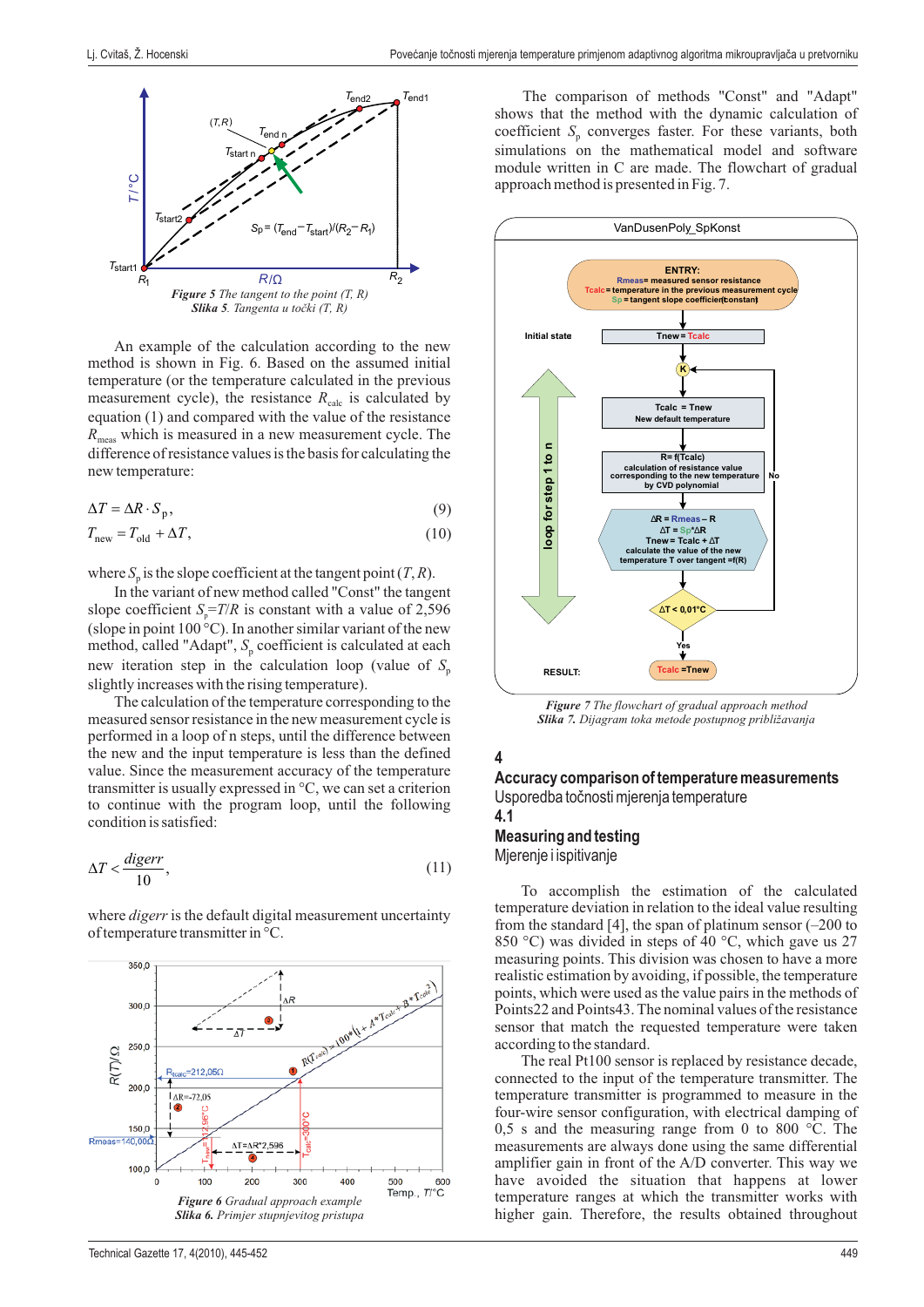the whole range, are comparable. Although the variable which is read out from the transmitter is the digital temperature value, rather than the transmitter output current, it is important to know that this value is obtained with a constant amplification factor.

Digital value of the measured resistance and the calculated temperature and based on this value, can be read in two ways:

- 1) via JTAG emulator by reading the values of resistance and temperature in the table after stopping the execution following the time longer than  $10 \times t_{\text{dump}}$ periods (specifically 5 s), which corresponds to about 25 full measuring cycles
- 2) via modem communication with the temperature transmitter by reading under the same conditions the variables in the table .

The first method has an advantage because downloading digital values from IAR emulator to an Excel compatible software is a very simple task. Values are transferred from the source application to the target by copying the data using a clipboard operation supported by the operating system. Another advantage of this method has to do with the fact the microcontroller does not need to communicate with the modem, and thus there are no interrupts  $(Rx, Tx)$  that would disturb the continuous stream of measurements and the conversions of resistance to temperature.

The method described under (2) has an advantage in the case when continuous monitoring of the stability of the sensor resistance measurements at transmitter input circuit is required. Another advantage is the ability to automate the entire measurement process. However, in our case the focus was on testing computational methods, rather than ensuring stability of resistance measurements. Therefore, the JTAG emulator method was chosen (Fig. 8).



*Figure 8 Communication with the target prototype using JTAG tool Slika 8. Komuniciranje s ciljnim prototipom pomoću JTAG alata*

### **4.2**

### **Analysis of the comparison results** Analiza rezultata usporedbe

We have analyzed the results of six different methods presented in this paper using the same hardware prototype (temperature transmitter).

When comparing two variations of the method tables of pairs of points (Points22 and Points43 on Fig. 9), the conclusion is clear. The more pairs of points exist, the error in calculation of the temperature is smaller. Also, the size of the error varies with the position of the measured resistance value to the fixed pair  $(R, T)$ .







*Figure 10 Measurement accuracy of Standard method Slika 10. Točnost mjerenja metode Standard*



*Slika 11. Točnost mjerenja metode Formula*

Fig. 10 and Fig. 11 show the graphs of measurement accuracy for nominal temperature for method "Standard" and "Formula" respectively. The measurement errors are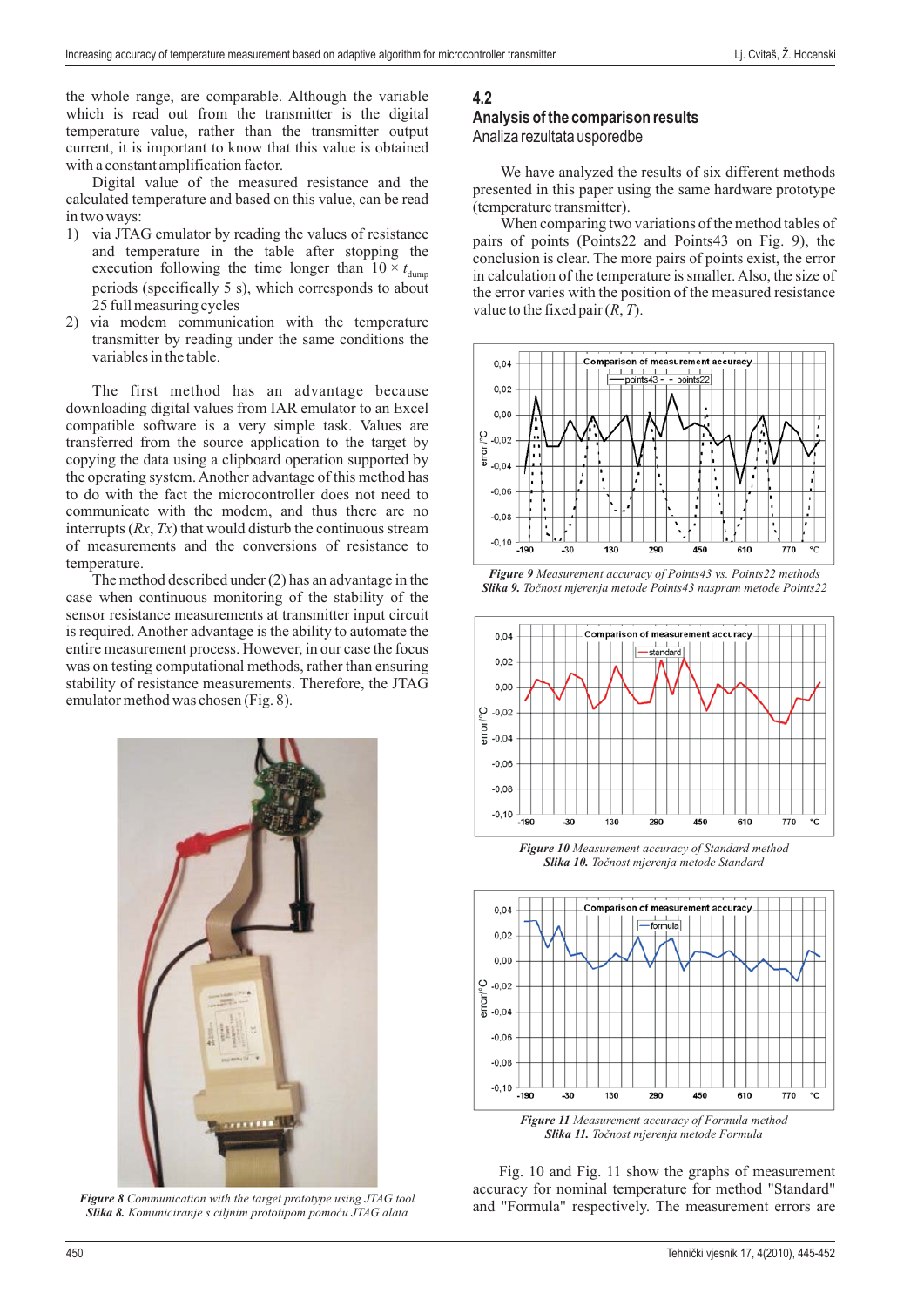similar, but smaller than in the method "Pointsxx". The maximum deviation is approximately  $\pm 0.02$  °C.

It is obvious that the methods "Adapt" and "Const" have a small deviation in comparison to the methods "Standard" and "Formula", and that the "Points" methods have significantly worse results. In Fig. 12 there is a comparison of these two variants of gradual approach method. The graphic representation of measurement error does not show noticeable differences. The maximum deviation in this case is approximately  $\pm 0.015$  °C.



*Slika 12. Usporedba točnosti metoda Adapt i Const*

The right evaluation of the results and their quality can be obtained using statistical data processing. A better numerical accuracy assessment method is the calculation of standard and absolute deviation of temperature errors. The obtained results of statistical processing are shown in Fig. 13. It is evident that the highest accuracy of computation has the method "Const" (standard deviation) and method "Adapt" (absolute deviation).



*Figure 13 Standard deviation of temperature calculation error Slika 13. Standardno odstupanje pogreške izračunavanja temperature*

The difference between "Const" and "Adapt" versions is very small or negligible in measuring precision. If the dynamic behavior of one version is in case (response to fast change in input temperature), then the "Adapt" version has an advantage, because it is faster to this temperature step. Normally, the version "Adapt" requires more program code due to the need of gradient coefficient  $S_p$  calculation.

# **5**

# **Conclusion**

## **Zaključak**

For reviewing of the applied methods a criterion of accuracy of temperature calculation is extremely important. There are also other criteria, like response time [1], cycle time, program code length, etc. The assessment can already be done using simulation tools (eg. Excel, Visual Basic). But, the de facto situation is proven only after applying the theoretical thesis to the real model of temperature transmitter.

As already noted, the application of microcontroller platform, even with all the limitations that are specific for it, shows some advantages when using the gradual approach algorithm compared to other known methods. Relatively large errors in the accuracy of methods such as "Points" are derived from theoretical reasons and were visible already on simulation models. Methods "Standard" and "Formula" have shown that accuracy could be assessed with the mark "good", with some slight advantage on the side of second method. This advantage would be even greater, but the method shows an increased inaccuracy in the area of negative temperatures, where the double-passing iterative calculation is applied.

The accuracy of method "Standard" is associated with the number of segments that cover the span of the sensors and with the polynomial order in these segments. The increasing the number of segments or order polynomial would require additional resources of microcontroller.

If the assessment of the accuracy of the temperature calculation could be limited to the area of positive temperature values ( $T_{\text{calc}} > 0$  °C), which in industry practice is not so often the case, there could be some changes in the relationship of standard deviation of temperature measurement errors. In relation to the displayed values in Fig. 10, we would get some improvement in the methods of "Formula" and "Const" and the deterioration in the method "Standard". Error value in "Adapt" method would remain on the same level.

### **6**

### **References**

Literatura

- [1] NAMUR: Temperature transmitter with digital signal processing, NE 89, NAMUR Recommendation, 2009.
- [2] NAMUR: Standardization of the Signal Level for the Failure Information of Digital Transmitters, NE 43, NAMUR Recommendation, 2003.
- [3] NAMUR: Electromagnetic compatibility of industrial process and laboratory control equipment, NE 21, NAMUR Recommendation, 2007.
- [4] NAMUR: Software of Field Devices and Signal Processing Devices with Digital Electronics, NE 53, NAMUR Recommendation, 2003.
- [5] NAMUR: Microprocessor equipped devices for safety instrumented systems, NE 79 NAMUR Rec., 2004 .
- [6] IEC: Industrial platinum resistance thermometers and platinum temperature sensors, IEC 60751, 2008 .
- [7] Abdelaziz, Y. A. Stability Characteristics of Industrial Platinum Resistance Thermometers, MAPAN Journal of Metrology Society of India, 21, 1(2006), pp. 3-7.
- [8] Cvitaš, Lj.; Hocenski, Ž. Automated Measurement System for Industrial Platinum Resistance Thermometer Manufacturing Industry, Proceedings of the IEEE International Symposium on Industrial Electronics, ISIE, 2007, VIGO, Spain, 4-7 June 2007, pp. 1606-1611 .